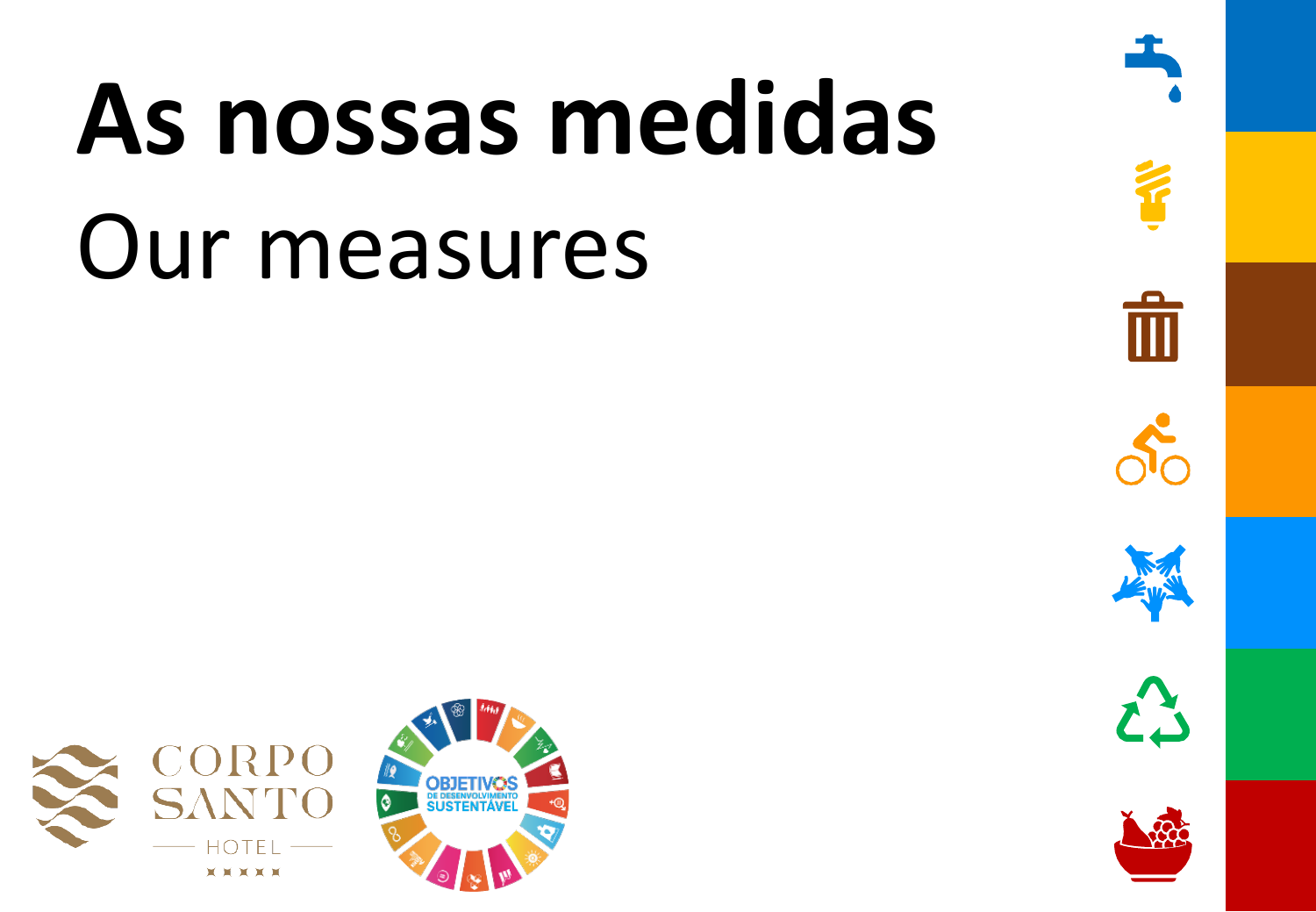## **As nossas medidas|** Our measures:

#### **Abril |** April

**Reduzir consumo de eletricidade por quarto ocupado até 10% em 2023**

Reduce electricity consumption per occupied room by up to 10% in 2023

> **Consumo de eletricidade por convidado em Kwh**

Electricity consumption per guest in Kwh



81,67 Kwh



**1º Piso | 1st Floor**





**17,3 Kwh**

**2º Piso | 2nd Floor**





**3º Piso | 3rd Floor**

**8,37 Kwh**



**9,52 Kwh 4º Piso | 4th Floor**





**ODS 7 – Energias renováveis e acessíveis**







**3,39 Kwh**

**1,7 Kwh**

**5,77 Kwh**

Electricity consumption per guest in Kwh



**Consumo de eletricidade por convidado em Kwh**





**Spa**

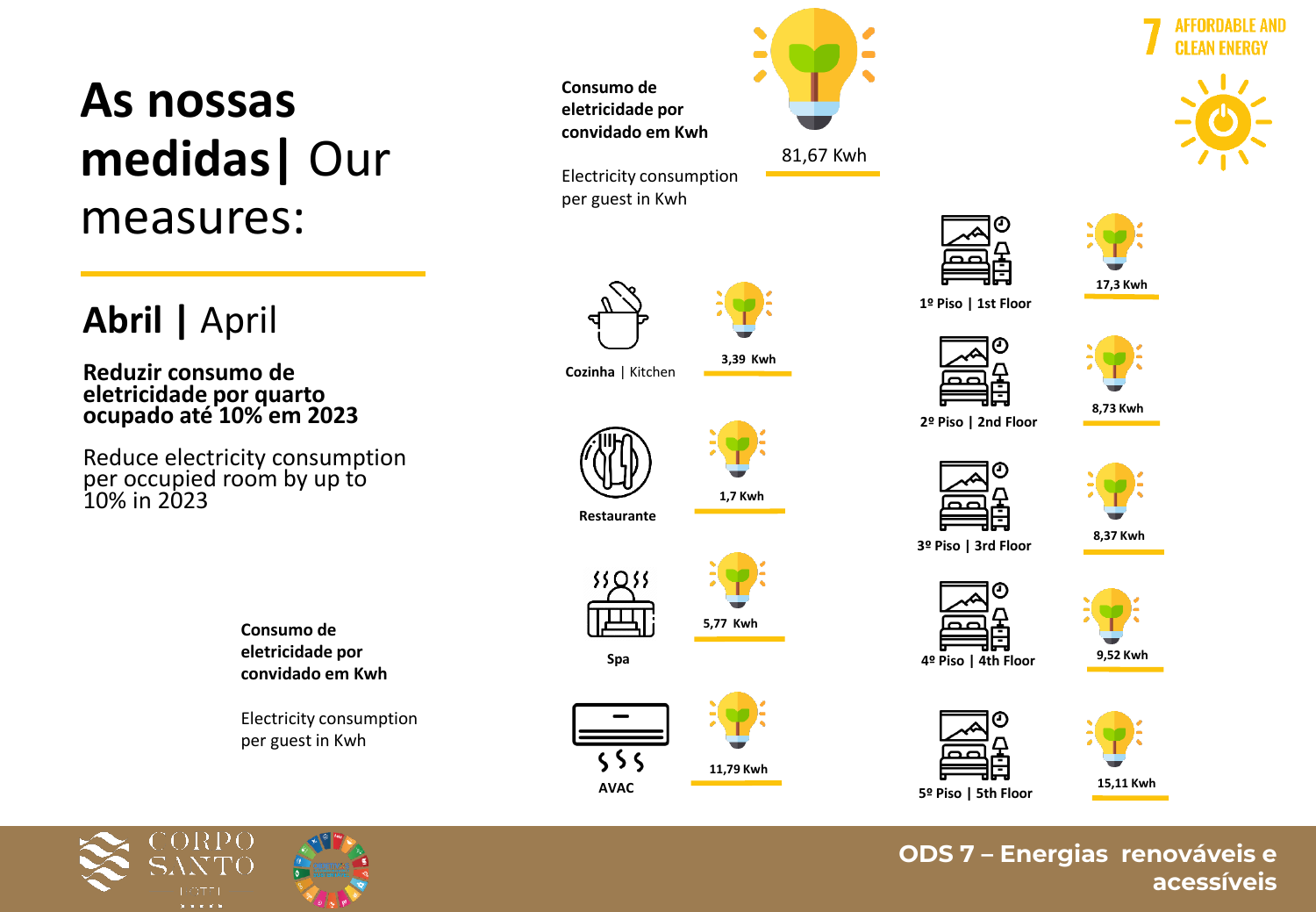## **As nossas medidas|** Our measures:

#### **Maio |** May

**Reduzir consumo de eletricidade por quarto ocupado até 10% em 2023**

Reduce electricity consumption per occupied room by up to 10% in 2023

> **Consumo de eletricidade por convidado em Kwh**

Electricity consumption per guest in Kwh



81,76 Kwh



**11,15 Kwh**

**1º Piso | 1st Floor**





**2º Piso | 2nd Floor**



**9,32 Kwh 3º Piso | 3rd Floor**





**9,19 Kwh 4º Piso | 4th Floor**





**ODS 7 – Energias renováveis e acessíveis**









**Cozinha** | Kitchen

**Consumo de eletricidade por** 

Electricity consumption per guest in Kwh



**3,54 Kwh**

**5,11 Kwh**

**Restaurante**



**Spa**



**16,29 Kwh**